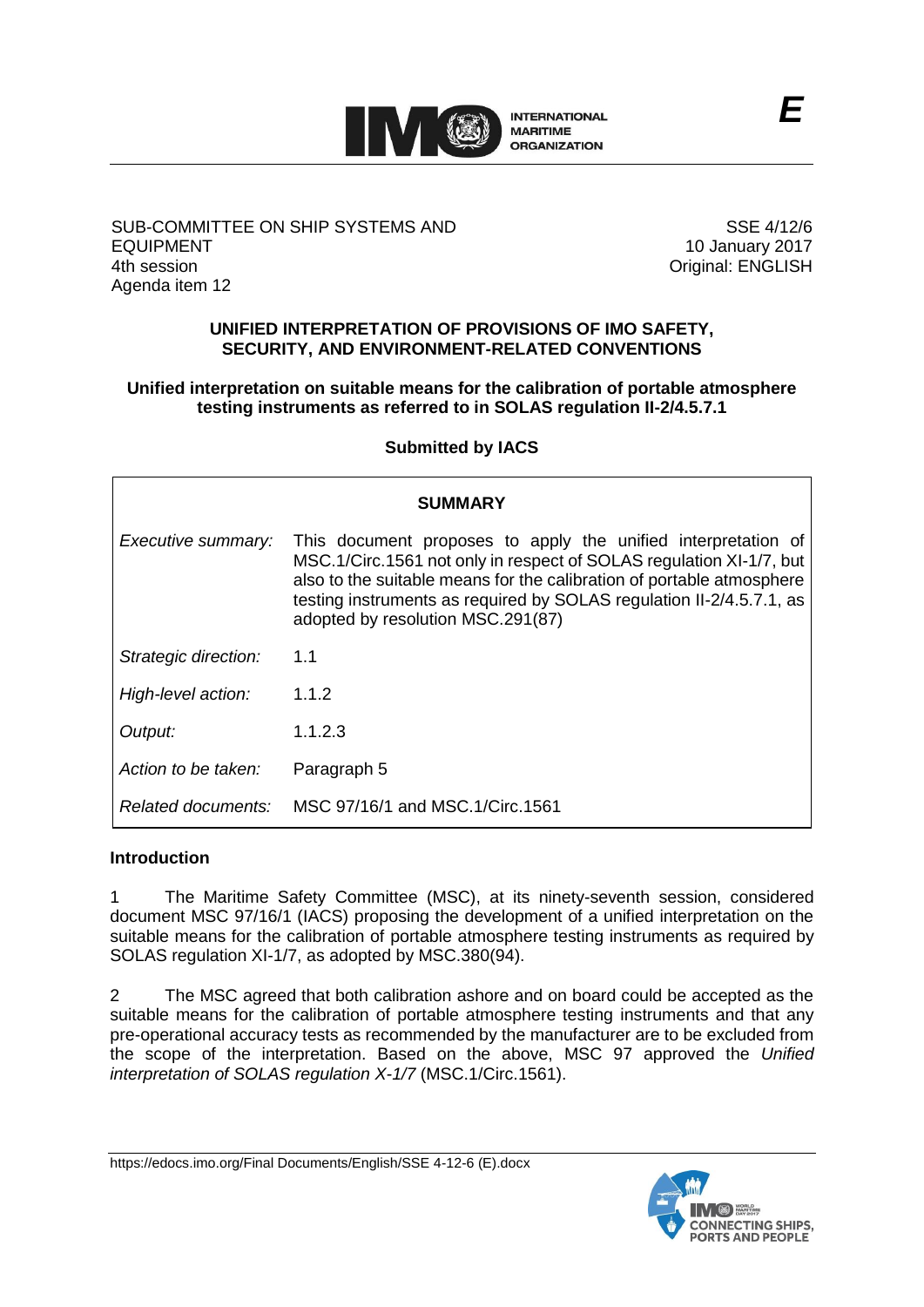### **Discussion**

3 Since MSC 97, IACS has found that similar requirements exist regarding the provision of suitable means for the calibration of portable atmosphere testing instruments in SOLAS regulation II-2/4.5.7.1, as follows:

"Tankers shall be equipped with at least one portable instrument for measuring oxygen and one for measuring flammable vapour concentrations, together with a sufficient set of spares. Suitable means shall be provided for the calibration of such instruments."

## **Proposal**

4 IACS is of the view that the unified interpretation on the suitable means for the calibration of portable atmosphere testing instruments required by SOLAS regulation XI-1/7, which was approved as MSC.1/Circ.1561, could also be applied in the context of SOLAS regulation II-2/4.5.7.1. IACS has, therefore, developed the draft unified interpretation as set out in the annex to this document, which is based upon MSC.1/Circ.1561.

#### **Action requested of the Sub-Committee**

5 The Sub-Committee is invited to consider the foregoing and, in particular, the proposed draft unified interpretation in the annex, and take action as appropriate.

\*\*\*